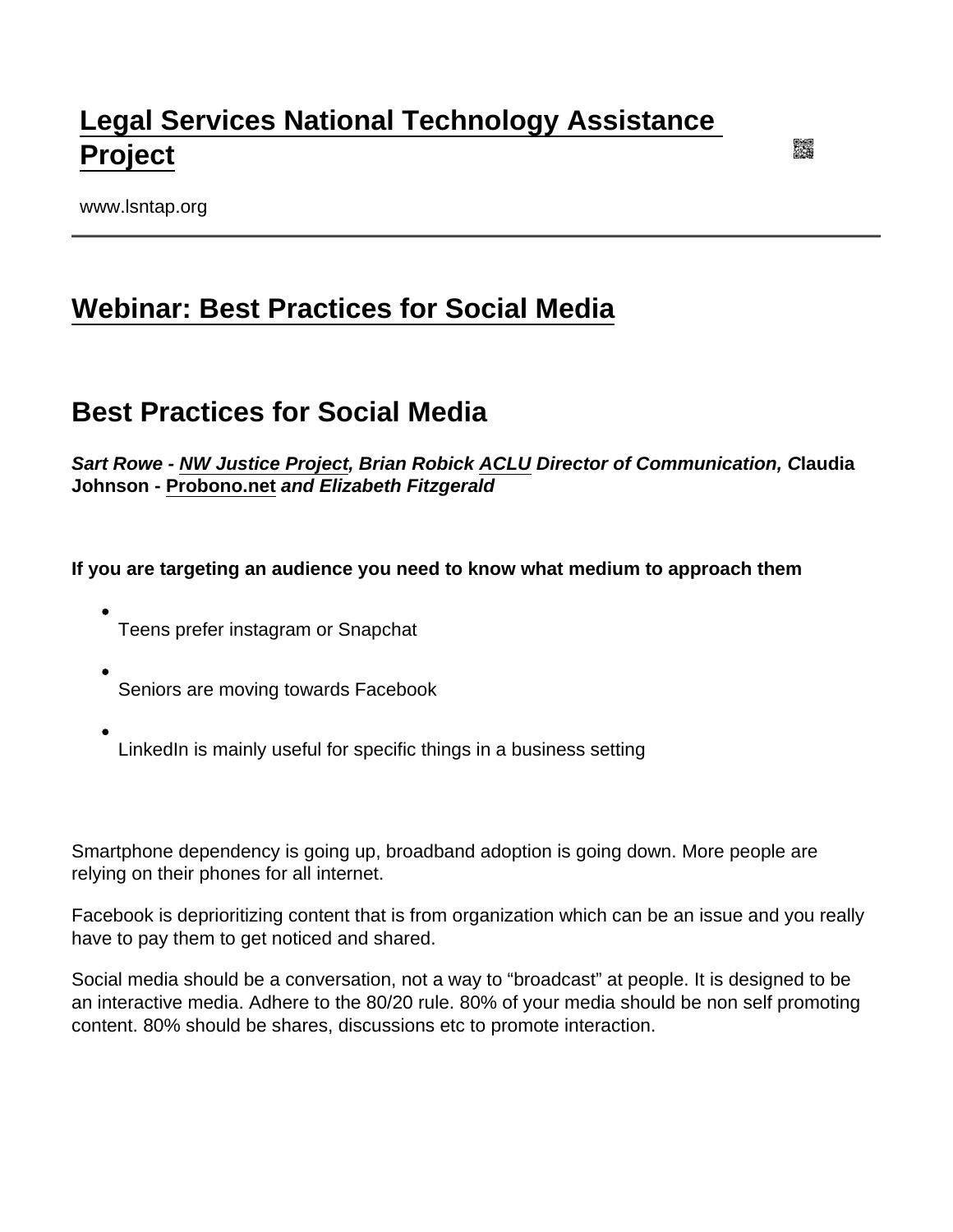#### **Social Media Planning Tips**

Nail down and be concrete about what your specific goals are. If you have specific goals in mind this will go easier and you will accomplish more online as an organization.

Channel Strategy Grid is a way to organize your goals and check them off as you accomplish them. Things like Brand Affinity (building a relationship and reputation), Public Education, Direct Advocacy etc.

#### **The Right Message at the Right Time**

Considering how your audience will receive your content will make your posts easier to digest.

Building personas. Think of the groups you want to reach and turn that into a list of types of people you want to engage. Think about what they want and how you can interact with them in the best way possible.

**Experiment:** change posting times, topics etc to cater to those personas. Do those personas typically use their phones? If so save the web forms, privacy issues etc posts for times when your audience will actually have access to a desktop computers.

## **Awareness > Cultivation > Conversion > Stewardship**

**Awareness -** Educate your audience on the existence of a problem or just make them aware of your aware of your band. Infographics, statistics, news articles etc.

**Cultivation -** Get people invested, start conversations and engage. Post quizzes, interactive elements and content like that.

**Conversion -** This is the goal. Whether it's volunteering, donations, taking a survey etc.

**Stewardship -** Show action they took matters both to your org and the world. This is an important step.

Measuring Success is important, keep a spreadsheet on Facebook reach, likes on posts, comments to the post etc. You can create tracking links that tells you where your visitors came from and what they did in relation to your page or website. Google Analytics will tell you exactly where people came from, what their OS is, how long they spent on the site etc. This provides a lot of valuable data you can use to monitor how people are interacting with your content.

The Nonprofit Technology Network has a great collection of peers who can help with social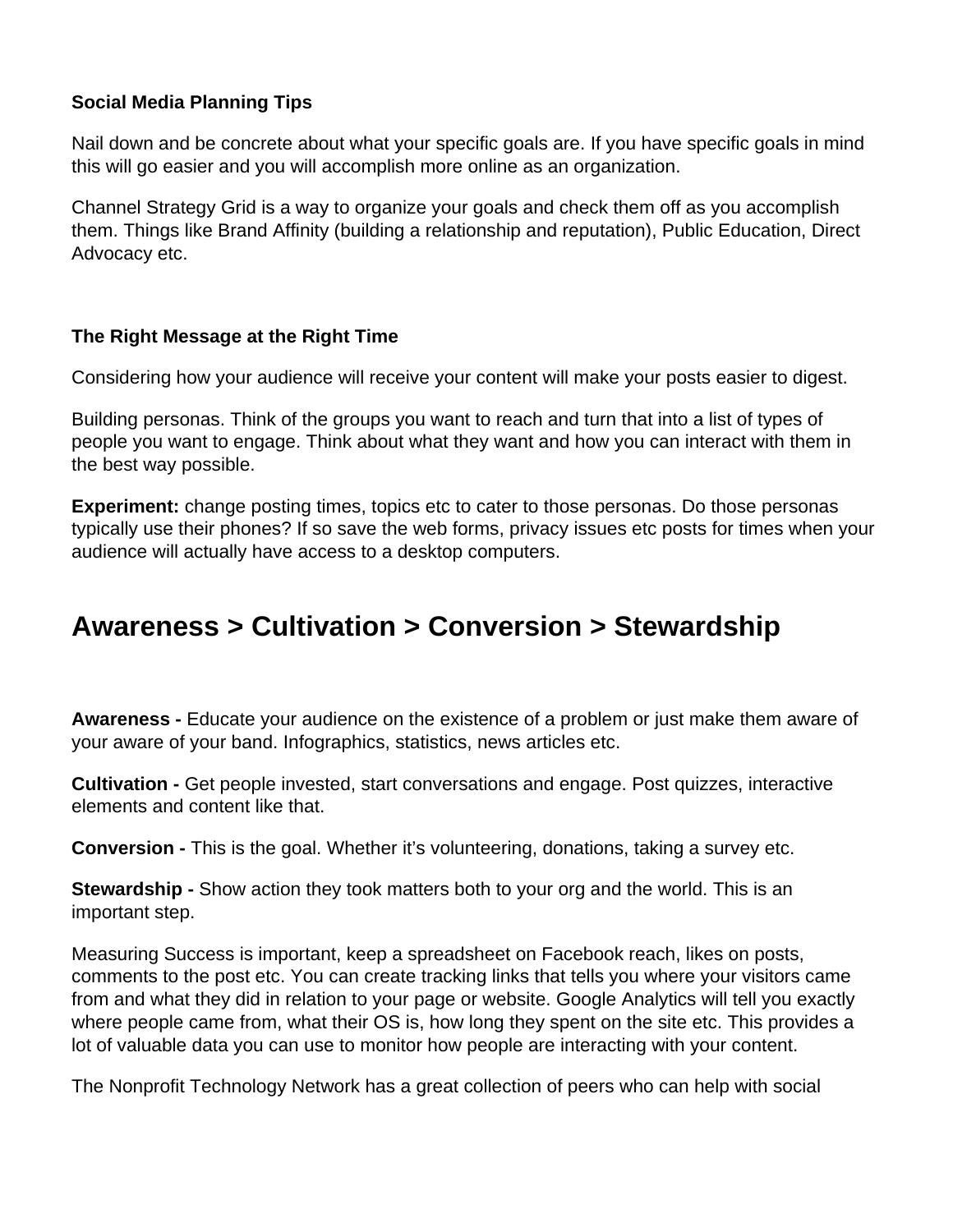media, fundraising and more!

Think of your website as your home base. People need a website and your design, layout etc will make a big difference for you and your business.

### **Things you NEED on a site:**

- **Heading**
- **Subheading**
- Call to action (donate button, learn more button, contact form etc)
- Something pretty (every page should be "pretty" as much as possible. People have no attention span for these kinds of things)
- Benefits (how does this help your user? What do they have to gain? Are these benefits obvious?
- Social proof
- Clear navigation
- Secondary call to action
- Strong SEO (Search engine optimization)
- Optimize for Mobile (more and more people are using phones as their primary internet

### **Determine what social media channels you use will depend on factors:**

1.